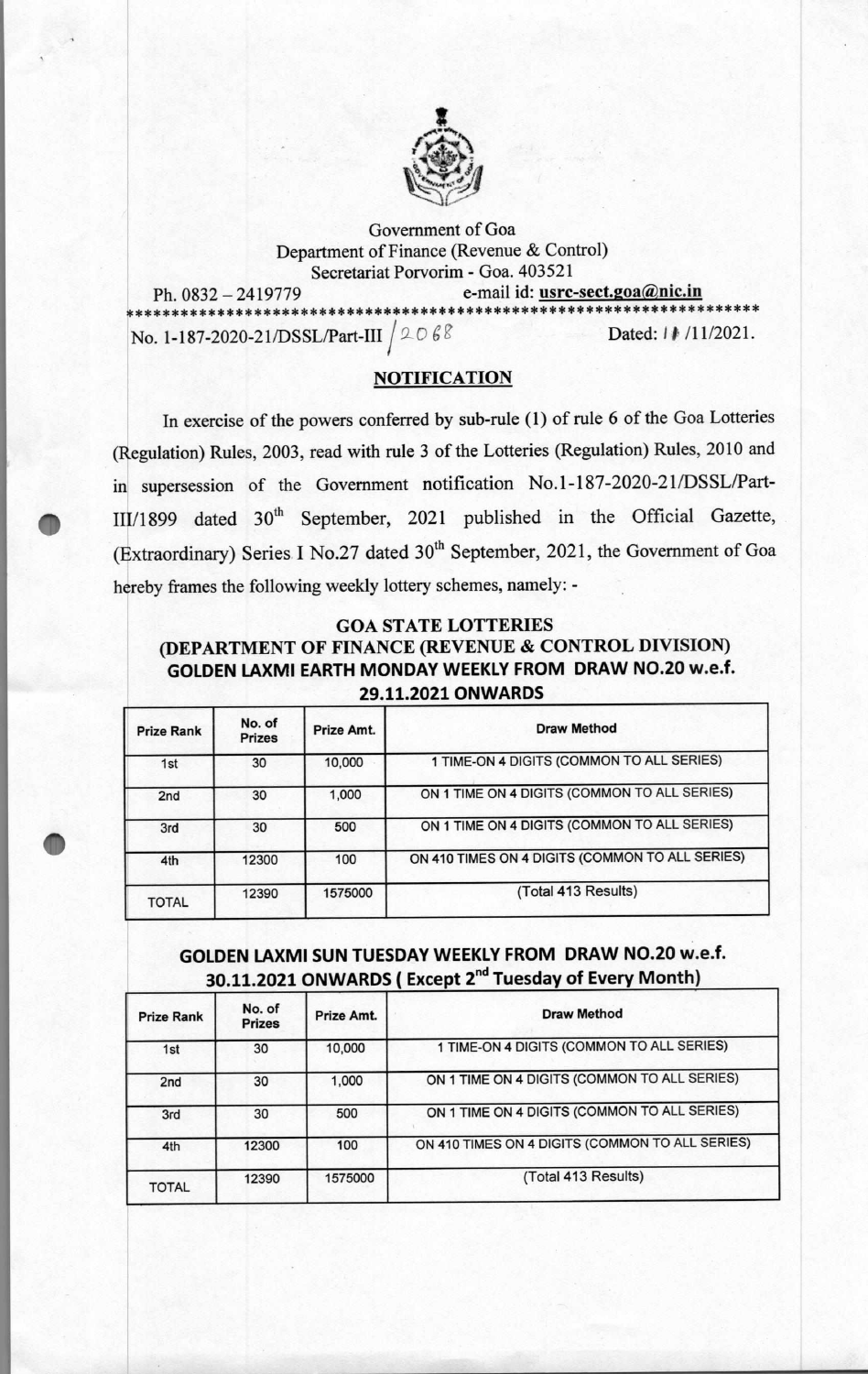# **GOLDEN LAXMI MOON WEDNESDAY WEEKLY FROM DRAW NO.20 w.e.f. 01.12.2021 ONWARDS**

| <b>Prize Rank</b> | No. of Prizes | Prize Amt. | <b>Draw Method</b>                              |
|-------------------|---------------|------------|-------------------------------------------------|
| 1st               | 30            | 10,000     | 1 TIME-ON 4 DIGITS (COMMON TO ALL SERIES)       |
| 2 <sub>nd</sub>   | 30            | 1,000      | ON 1 TIME ON 4 DIGITS (COMMON TO ALL SERIES)    |
| 3rd               | 30            | 500        | ON 1 TIME ON 4 DIGITS (COMMON TO ALL SERIES)    |
| 4th               | 12300         | 100        | ON 410 TIMES ON 4 DIGITS (COMMON TO ALL SERIES) |
| <b>TOTAL</b>      | 12390         | 1575000    | (Total 413 Results)                             |

# **GOLDEN LAXMI JUPITER THURSDAY WEEKLY FROM DRAW NO.20 w.e.f. 02.12.2021 ONWARDS**

| <b>Prize Rank</b> | No. of Prizes | Prize Amt. | <b>Draw Method</b>                              |
|-------------------|---------------|------------|-------------------------------------------------|
| 1st               | 30            | 10,000     | 1 TIME-ON 4 DIGITS (COMMON TO ALL SERIES)       |
| 2 <sub>nd</sub>   | 30            | 1,000      | ON 1 TIME ON 4 DIGITS (COMMON TO ALL SERIES)    |
| 3rd               | 30            | 500        | ON 1 TIME ON 4 DIGITS (COMMON TO ALL SERIES)    |
| 4th               | 12300         | 100        | ON 410 TIMES ON 4 DIGITS (COMMON TO ALL SERIES) |
| <b>TOTAL</b>      | 12390         | 1575000    | (Total 413 Results)                             |

### **GOLDEN LAXMI MARS FRIDAY WEEKLY FROM DRAW NO.20 w.e.f. 03-12.2021 ONWARDS**

| <b>Prize Rank</b> | No. of<br><b>Prizes</b> | Prize Amt. | Draw Method                                     |
|-------------------|-------------------------|------------|-------------------------------------------------|
| 1st               | 30                      | 10,000     | 1 TIME-ON 4 DIGITS (COMMON TO ALL SERIES)       |
| 2nd               | 30                      | 1,000      | ON 1 TIME ON 4 DIGITS (COMMON TO ALL SERIES)    |
| 3rd               | 30                      | 500        | ON 1 TIME ON 4 DIGITS (COMMON TO ALL SERIES)    |
| 4th               | 12300                   | 100        | ON 410 TIMES ON 4 DIGITS (COMMON TO ALL SERIES) |
| <b>TOTAL</b>      | 12390                   | 1575000    | (Total 413 Results)                             |

## **GOLDEN LAXMI MERCURY SATURDAY WEEKLY FROM DRAW NO.20 w.e.f. 04.12.2021 ONWARDS**

| <b>Prize Rank</b> | No. of<br><b>Prizes</b> | Prize Amt. | Draw Method                                     |
|-------------------|-------------------------|------------|-------------------------------------------------|
| 1st               | 30                      | 10,000     | 1 TIME-ON 4 DIGITS (COMMON TO ALL SERIES)       |
| 2 <sub>nd</sub>   | 30                      | 1,000      | ON 1 TIME ON 4 DIGITS (COMMON TO ALL SERIES)    |
| 3rd               | 30                      | 500        | ON 1 TIME ON 4 DIGITS (COMMON TO ALL SERIES)    |
| 4th               | 12300                   | 100        | ON 410 TIMES ON 4 DIGITS (COMMON TO ALL SERIES) |
| <b>TOTAL</b>      | 12390                   | 1575000    | (Total 413 Results)                             |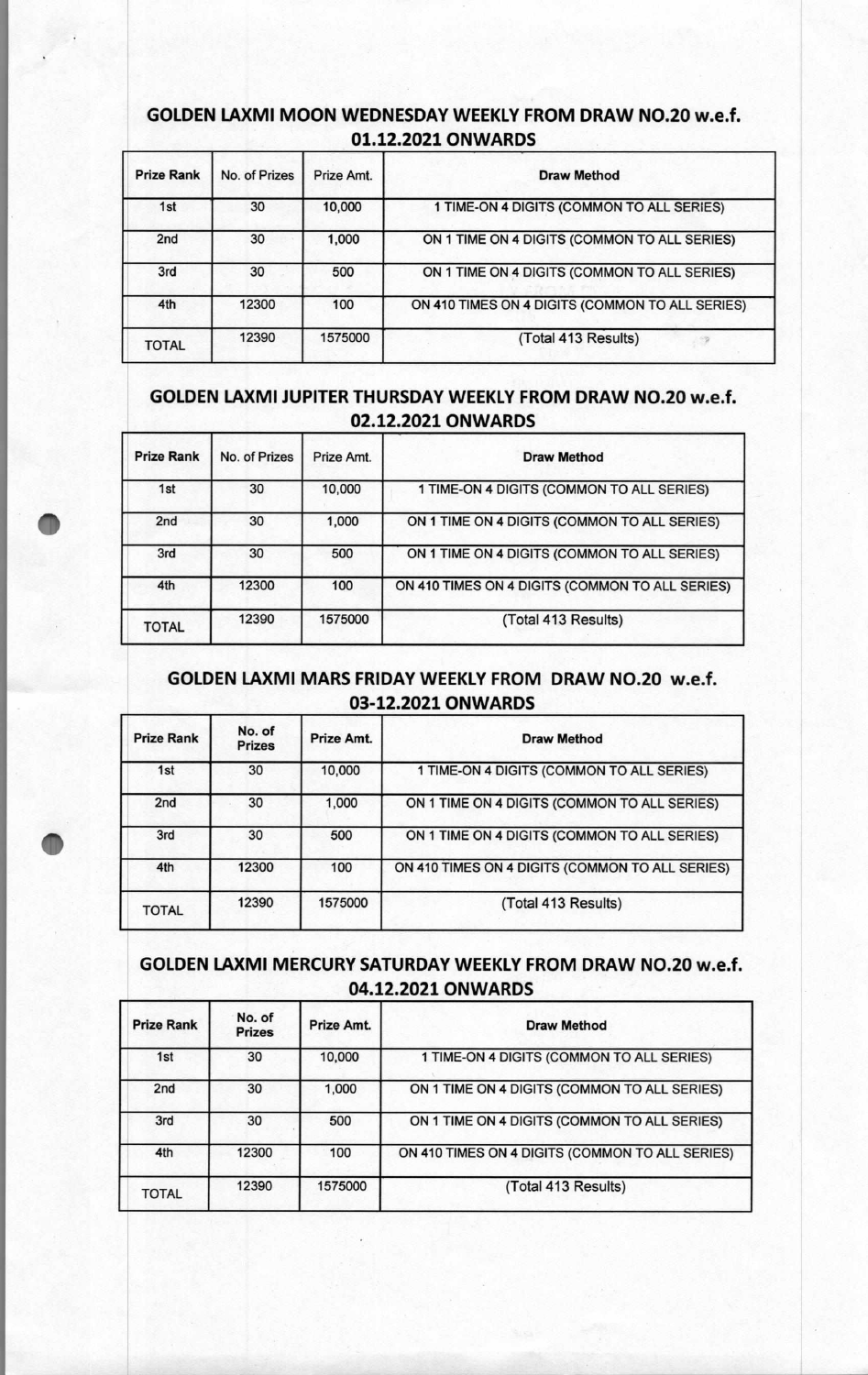# **GOLDEN LAXMI VENUS SUNDAY WEEKLY FROM DRAW NO.20 w.e.f. 05.12.2021 ONWARDS**

| <b>Prize Rank</b> | No. of<br><b>Prizes</b> | <b>Prize Amt.</b> | ---<br><b>Draw Method</b>                       |
|-------------------|-------------------------|-------------------|-------------------------------------------------|
| 1st               | 30                      |                   |                                                 |
|                   |                         | 10,000            | 1 TIME-ON 4 DIGITS (COMMON TO ALL SERIES)       |
| 2nd               | 30                      |                   |                                                 |
|                   |                         | 1,000             | ON 1 TIME ON 4 DIGITS (COMMON TO ALL SERIES)    |
| 3rd               | 30                      |                   |                                                 |
|                   |                         | 500               | ON 1 TIME ON 4 DIGITS (COMMON TO ALL SERIES)    |
| 4th               | 12300                   |                   |                                                 |
|                   |                         | 100               | ON 410 TIMES ON 4 DIGITS (COMMON TO ALL SERIES) |
|                   |                         |                   |                                                 |
| <b>TOTAL</b>      | 12390                   | 1575000           | (Total 413 Results)                             |

a) Price of the Lottery Ticket b) Total Number of Tickets Printed **h)** Prize Structure : As Mentioned Above i) Amount Offered as Prize Money : As Mentioned Above<br>i) Procedure of Draw : As Mentioned Above<br>i) Francisco Draw : As Mentioned Above  $(k)$  All the prizes above worth  $\overline{z}$ 19998  $k$ Government as per rules.<br>Government as per rules. I) Deduction of Prize Money : Income tax shall be deducted as per the provision of Income Tax Act. series<br>
c) MRP Value of the Tickets Printed : ₹30,00,000/- (Thirty Lakhs Only) d) Face Value of the Tickets (MRP less GST): ₹23,43,750/- (Thirty Lakhs Only)<br>The Lakhs Forty e) Draw Number Thousand Seven Hundred Fifty Only) : 20 (Twenty) Onwards<br>f) Draw Time : 20 (Twenty) Onwards g) Periodicity of the Draw : Weekly (Except 2<sup>nd</sup> Tuesday of Every Month) : ₹10/- (MRP) : 300000 (Three Lakhs) Tickets, Total 30 (Thirty) Series : 60 to 89 Numbering 0000 to 9999 in each series m) Prize Claim : Within 30 Days from the date of Draw. n) Money, Holder of Tickets of One Rank Only, whichever is Highest in Terms of Prize Money. Holder of said Ticket shall be Entitled for all the Prizes Selected Rank. Altinho, Panjim, Goa.<br>
Altinho, Panjim, Goa.

p) All the Tickets Printed shall have Logo and Imprint of the State with Speciment Signature, Date of Draw, Time of Draw, Lottery Number with Series, QR Code or Barcode.

q) Printer Name &Address

: HKG Printers and Packagers Pvt. Ltd., 302, ShagunVatika, Prag Narayan Road, Gokhale Marg, Lucknow, UtarPraesh-226001

r) Name of the Distributor

: B.S.ENTERPRISES (LOTTERY DIVISION) , UNIT OF GOLDWIN HEALTH CARE PVT. LTD. 201, BHAKTI PARK, MULUND (WEST), Mumbai 400080.